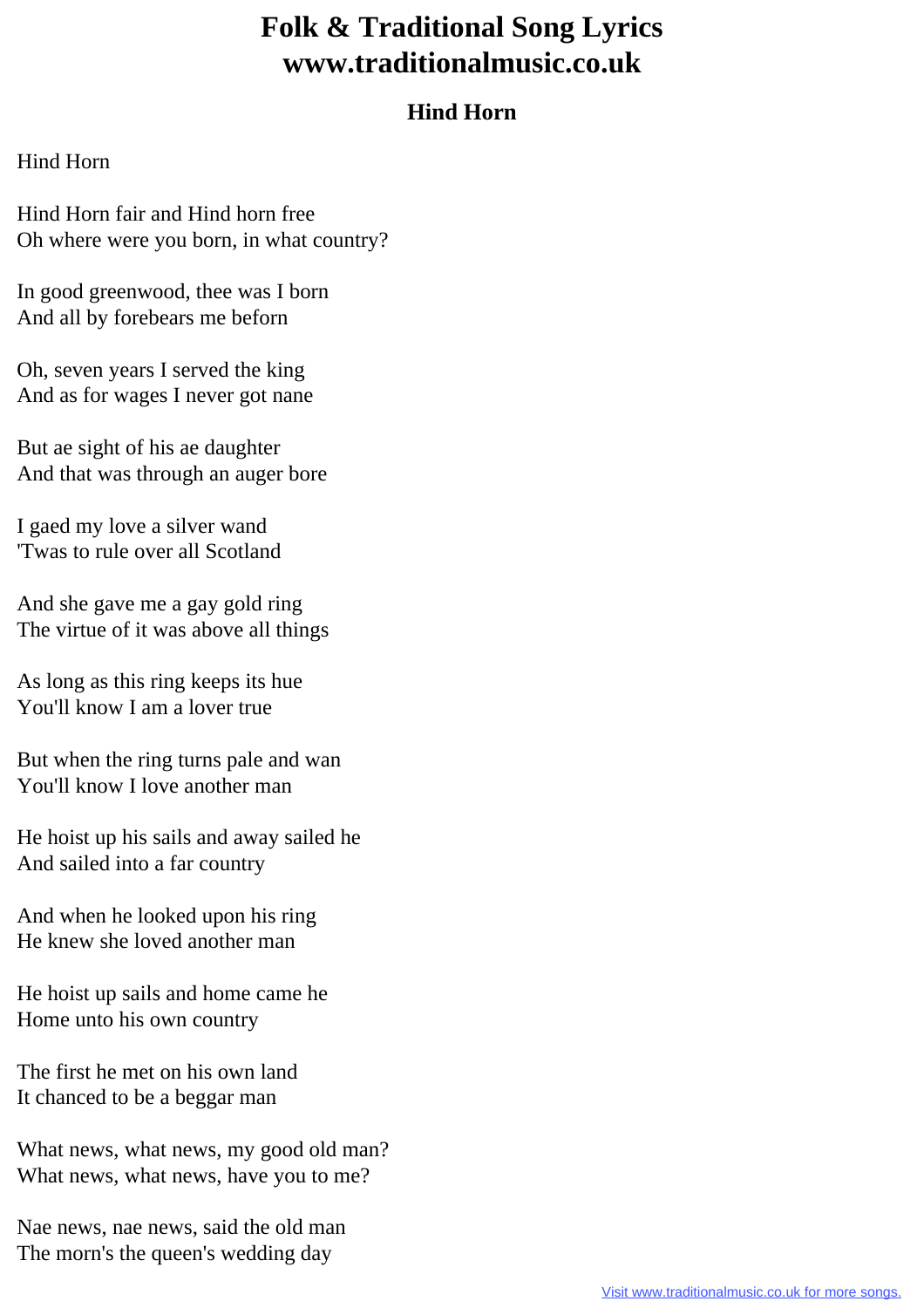Will you lend me your begging weed? And I'll lend you my riding steed

My begging weed would ill suit thee And your riding steed will ill suit me

But part be right and part be wrong Frae the beggar man the cloak he won

Old man, come tell me to your lead What news you give when you earn your bread?

As you walk up unto the hill Your pike staff you lend ye till

But when ye come near by the yett Straight to them you will upstep

Take nane from Peter nor from Paul Nane from high or low of them all

And from them all he would take nane Until it came from the bride's ain hand

The bride came tripping down the stair The combs of red gold all in her hair

A cup of red wine in her hand And that she gave to the beggar man

Out of the cup he drank the wine And into the cup he dropped the ring

Oh, got ye't by sea or got ye't by land Or got ye't on a drownd man's hand?

I got it not by sea, nor got it by land Nor got I it on a dead man's hand

But I got it at my wooing gay And I'll gie't you on your wedding day

I'll take the red gold frae my head And follow you and beg my bread

I'll take the red gold frae my hair And follow you forever mair

Between the kitchen and the hall